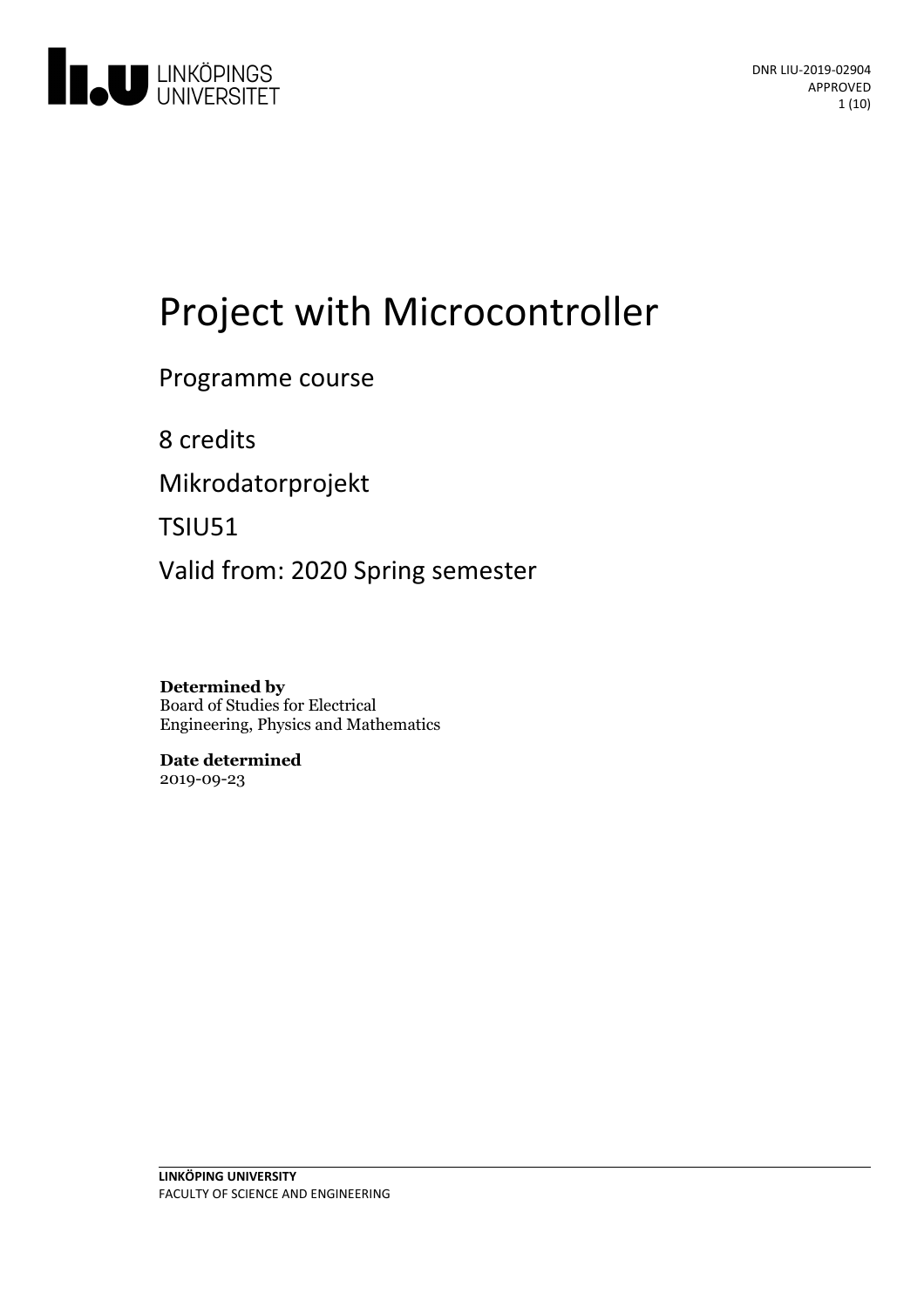### Main field of study

Computer Science and Engineering, Electrical Engineering

## Course level

First cycle

### Advancement level

 $G_1X$ 

### Course offered for

- Bachelor of Science in Computer Engineering
- Bachelor of Science in Engineering Electronics
- Mechanical Engineering, M Sc in Engineering

### Entry requirements

Note: Admission requirements for non-programme students usually also include admission requirements for the programme and threshold requirements for progression within the programme, or corresponding.

### Prerequisites

Switching Theory and Logical Design, Computer Hardware and Architecture

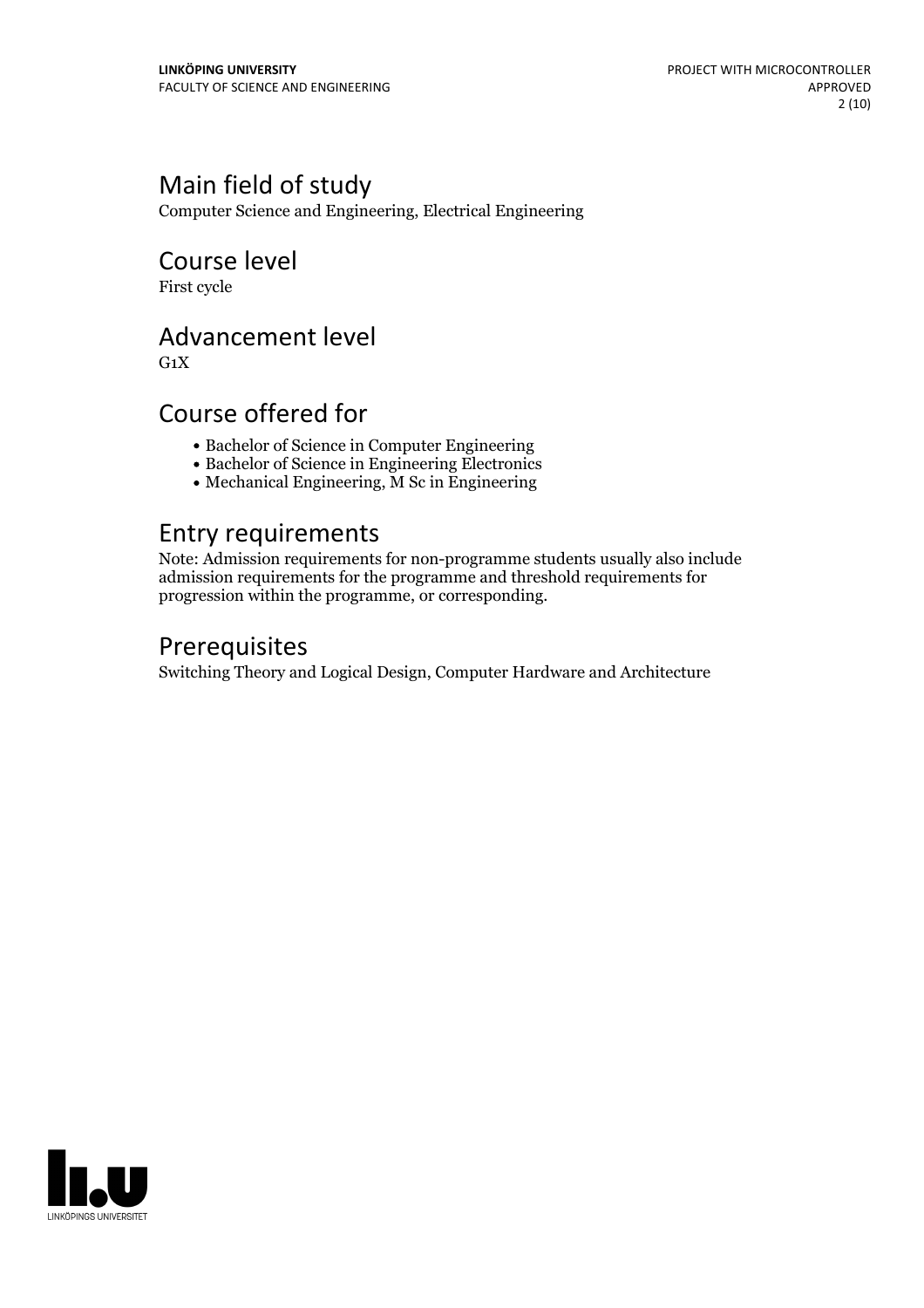### Intended learning outcomes

This project will provide practical knowledge and skills in the use of a microcontroller in digital systems. The projects are carried out in small project

After the course you should be able to:

- (i) Design with microprocessor-based hardware
- (ii) Program a computer system with assembly language
- (iii) Make calculations using binary arithmetic and digital logic
- $\bullet$  (iv) Use analog components in the digital environment
- (v) Construct a small computer with a microcontroller and peripherals
- (vi) Troubleshoot software and hardware
- (vii) Read, understand and use data sheets
- (viii) Use the processor's input and output devices
- $\bullet$  (ix) Contribute to the discussion and problem solving in a project
- $\bullet$  (x) Write a simple specification for the final product
- (xi) Give substantial input into the final report
- (xii) Project documentation, reporting and presentation to larger group
- (xiii) Use Swedish language in a technical documentary context
- (xiv) Work in a team
- (xv) Economise with available resources.

(Numeral refer to the corresponding comment field in IUAE matrix.)

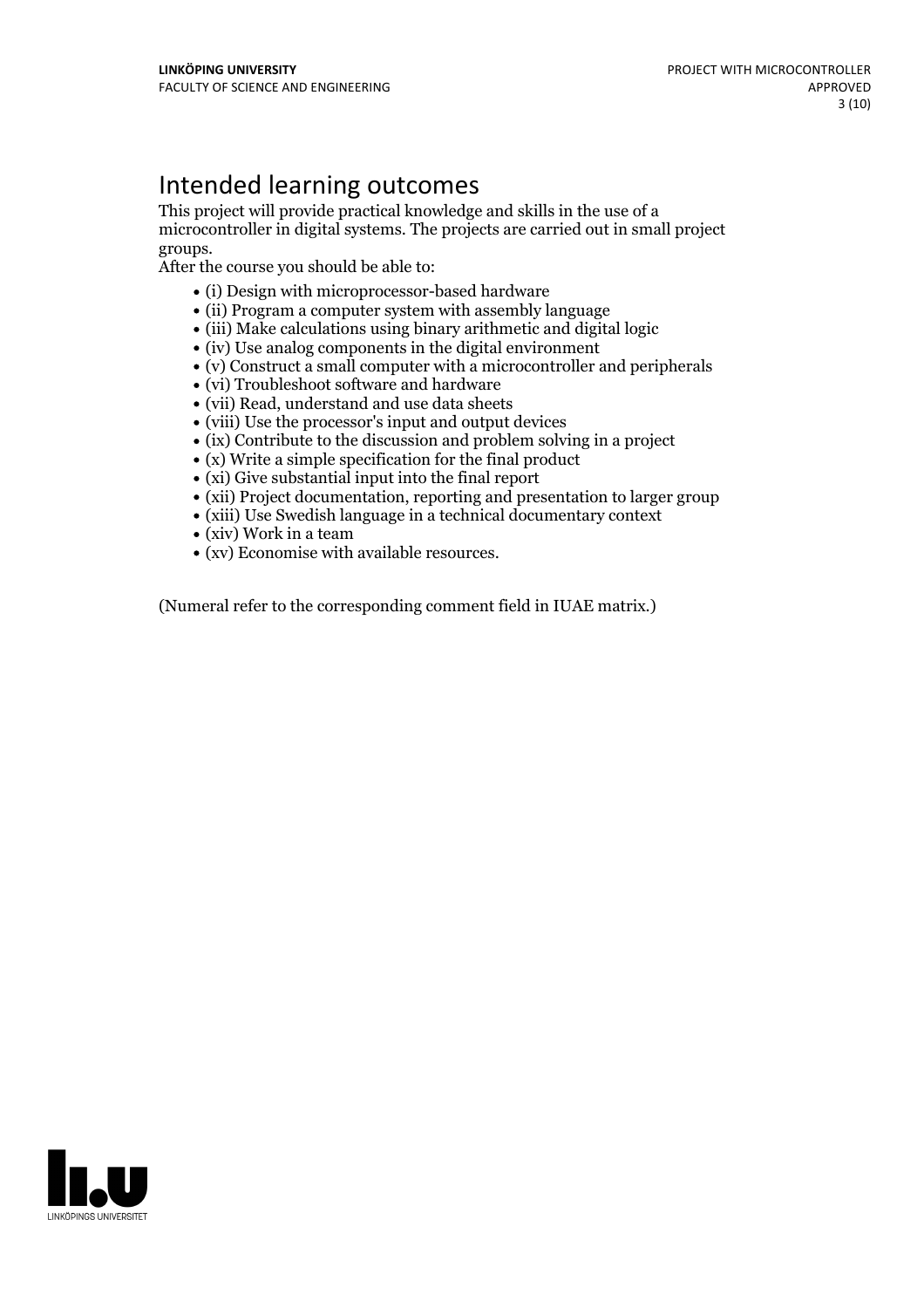### Course content

Design methodology:

- Modern development and simulation environment
- Microcontrollers
- Digital electronics
- Analog Electronics
- Input and output devices
- Assembly programming
- Troubleshooting
- Data sheets
- Structured programming

Project report:

- Documentation of the design
- Linguistic aspects of speech and writing
- Rhetoric
- Intercultural communication
- Layout
- Genres and linguistic correctness
- Body language
- Argumentative or informative presentation
- Impromptu exercises
- Writing exercises
- Presentation of the report

### Teaching and working methods

The course includes 5 lectures, 2 laborations and a project. The lectures contain the hardware to be used and some basic analogue electronics. The project is performed in <sup>a</sup> team of students. Each team will choose <sup>a</sup> design

task from a list. The project then entails the construction of a

microcontrollerbased unit including both hardware and software, from a given specification to the finished product. The programming language is assembler. The project shall be documented in <sup>a</sup> report. In connexion with the project scientific articles concerning projects and/or programming shall be studied. One supervisor is allotted to each group. Necessary components, computers and instruments will be available to the participants. The course finishes with a number of compulsary seminars where all project groups presents the resulting units. Parallell to the project there will be a number of lectures. The technical aspects of the report is allowed to be completed during the following period. A concluding reflexion document shall be written.

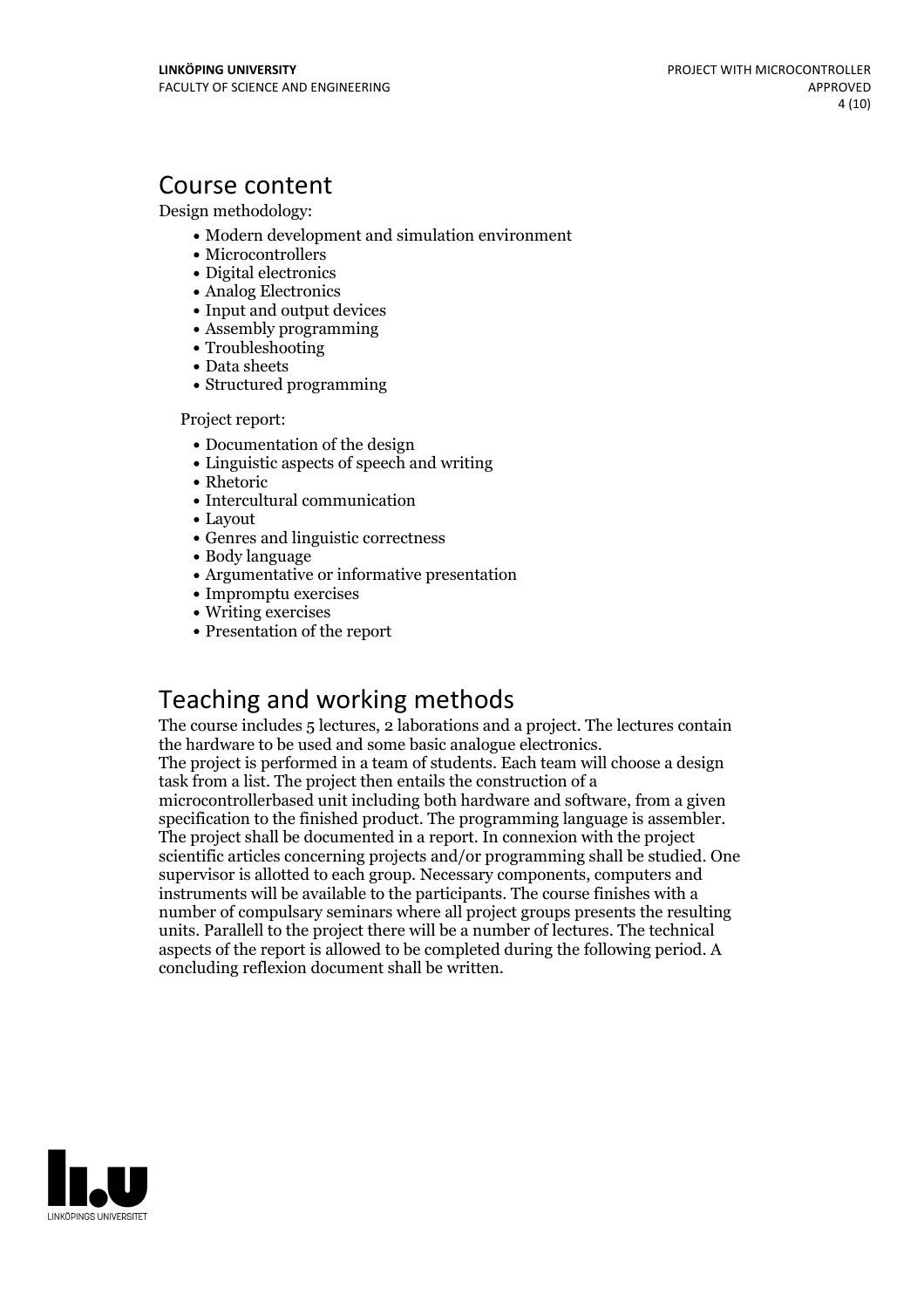### Examination

|                                       | PRA2 Project work               | 6 credits U.G |     |
|---------------------------------------|---------------------------------|---------------|-----|
|                                       | UPG1 Assignment - Communication | 2 credits     | U.G |
| Grades are given as 'Fail' or 'Pass'. |                                 |               |     |

Grades Two grade scale, older version, U, G

### Other information

Supplementary courses: Microcomputer, Project Laboratory

### Department

Institutionen för systemteknik

### Director of Studies or equivalent

Anders Nilsson

Examiner Michael Josefsson

### Course website and other links

<http://www.isy.liu.se/edu/kurs/TSIU51/>

### Education components

Preliminary scheduled hours: 24 h Recommended self-study hours: 189 h

Course literature<br>Kompendium utgivet av institutionen. Per Foyer, Mikroprocessorteknik, Studentlitteratur. Merkell, Magnus (2002): Rapportskrivning - En lathund för studenter. Artiklar om projekt- och/eller programmeringsmetodik.

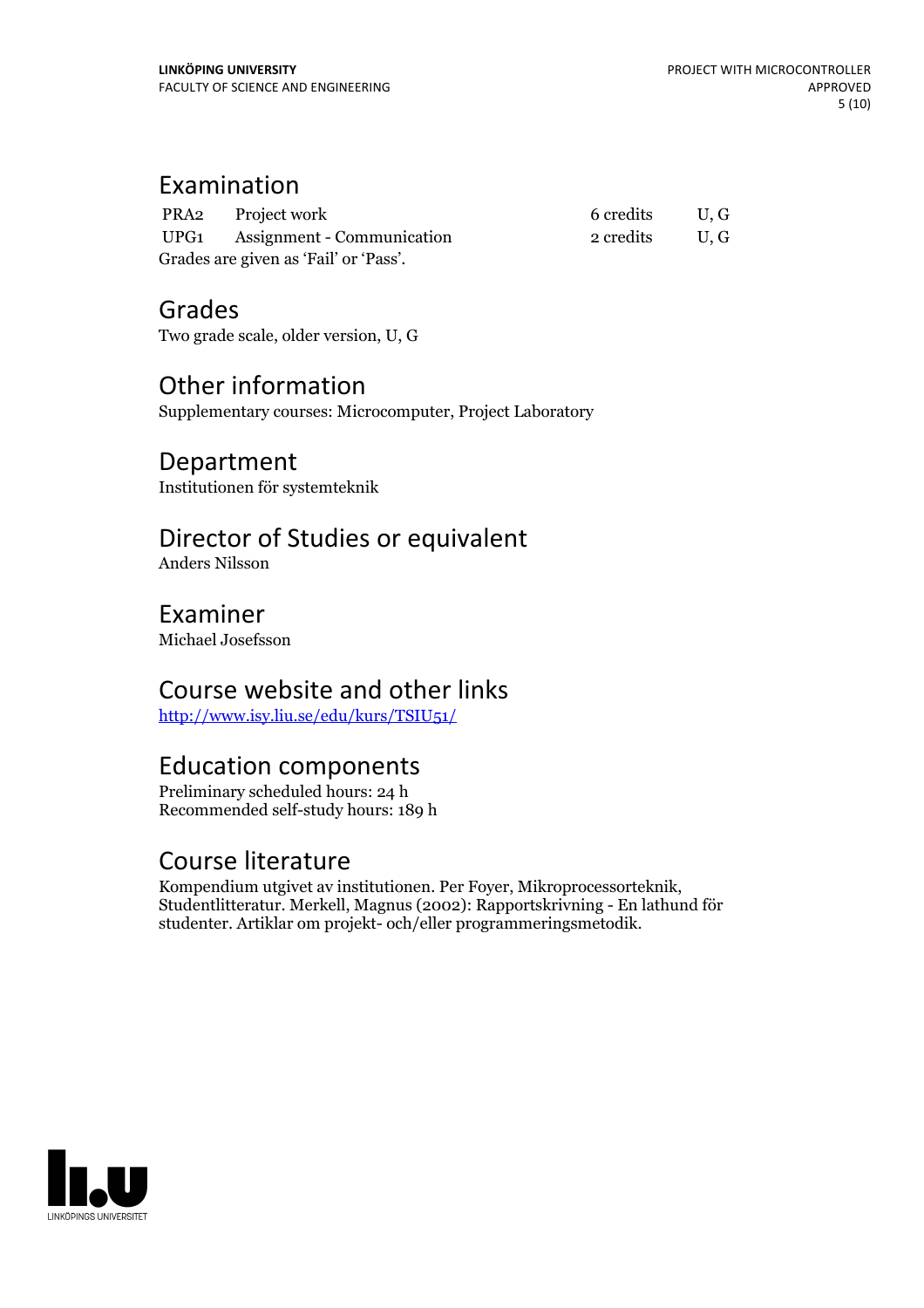### **Common rules**

#### **Course syllabus**

A syllabus must be established for each course. The syllabus specifies the aim and contents of the course, and the prior knowledge that a student must have in order to be able to benefit from the course.

#### **Timetabling**

Courses are timetabled after a decision has been made for this course concerning its assignment to a timetable module.

#### **Interrupting a course**

The vice-chancellor's decision concerning regulations for registration, deregistration and reporting results (Dnr LiU-2015-01241) states that interruptions in study are to be recorded in Ladok. Thus, all students who do not participate in a course for which they have registered must record the interruption, such that the registration on the course can be removed. Deregistration from <sup>a</sup> course is carried outusing <sup>a</sup> web-based form: https://www.lith.liu.se/for-studenter/kurskomplettering?l=en.

#### **Cancelled courses**

Courses with few participants (fewer than 10) may be cancelled or organised in a manner that differs from that stated in the course syllabus. The Dean is to deliberate and decide whether a course is to be cancelled or changed from the course syllabus.

#### **Guidelines relatingto examinations and examiners**

For details, see Guidelines for education and examination for first-cycle and second-cycle education at Linköping University, http://styrdokument.liu.se/Regelsamling/VisaBeslut/917592.

An examiner must be employed as a teacher at LiU according to the LiU Regulations for Appointments

(https://styrdokument.liu.se/Regelsamling/VisaBeslut/622784). For courses in second-cycle, the following teachers can be appointed as examiner: Professor (including Adjunct and Visiting Professor), Associate Professor (including Adjunct), Senior Lecturer (including Adjunct and Visiting Senior Lecturer), Research Fellow, or Postdoc. For courses in first-cycle, Assistant Lecturer (including Adjunct and Visiting Assistant Lecturer) can also be appointed as examiner in addition to those listed for second-cycle courses. In exceptional cases, a Part-time Lecturer can also be appointed as an examiner at both first- and second cycle, see Delegation of authority for the Board of Faculty of Science and Engineering.

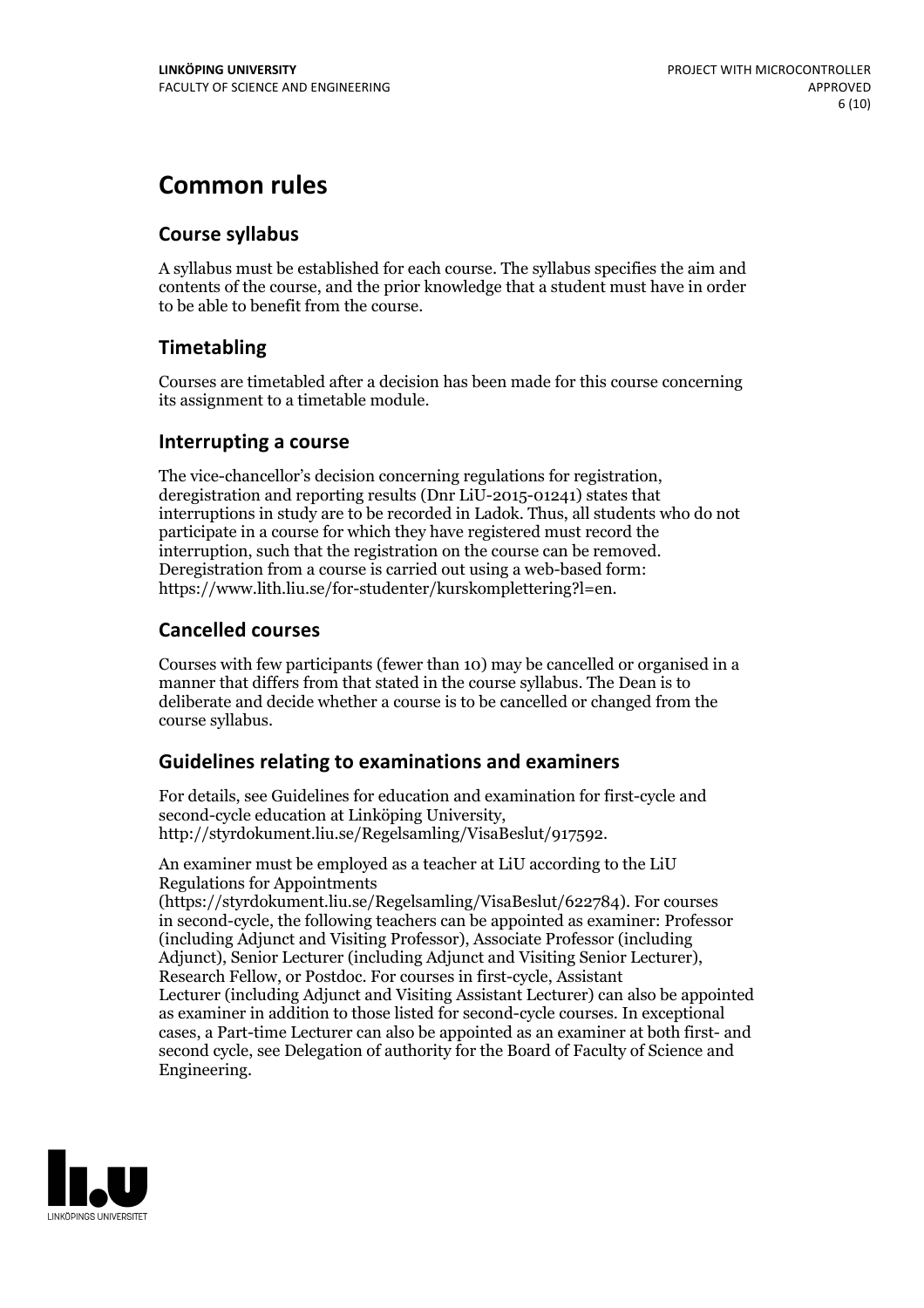#### **Forms of examination**

#### **Examination**

Written and oral examinations are held at least three times a year: once immediately after the end of the course, once in August, and once (usually) in one of the re-examination periods. Examinations held at other times are to follow a decision of the board of studies.

Principles for examination scheduling for courses that follow the study periods:

- courses given in VT1 are examined for the first time in March, with re-examination in June and August
- courses given in VT2 are examined for the first time in May, with re-examination in August and October
- courses given in HT1 are examined for the first time in October, with re-examination in January and August
- courses given in HT2 are examined for the first time in January, with re-examination in March and in August.

The examination schedule is based on the structure of timetable modules, but there may be deviations from this, mainly in the case of courses that are studied and examined for several programmes and in lower grades (i.e. 1 and 2).

Examinations for courses that the board of studies has decided are to be held in alternate years are held three times during the school year in which the course is given according to the principles stated above.

Examinations for courses that are cancelled orrescheduled such that they are not given in one or several years are held three times during the year that immediately follows the course, with examination scheduling that corresponds to the scheduling that was in force before the course was cancelled or rescheduled.

When a course is given for the last time, the regular examination and two re-<br>examinations will be offered. Thereafter, examinations are phased out by offering three examinations during the following academic year at the same times as the examinations in any substitute course. If there is no substitute course, three examinations will be offered during re-examination periods during the following academic year. Other examination times are decided by the board of studies. In all cases above, the examination is also offered one more time during the academic year after the following, unless the board of studies decides otherwise.

If a course is given during several periods of the year (for programmes, or on different occasions for different programmes) the board or boards of studies determine together the scheduling and frequency of re-examination occasions.

#### **Registration for examination**

In order to take an examination, a student must register in advance at the Student Portal during the registration period, which opens 30 days before the date of the examination and closes 10 days before it. Candidates are informed of the location of the examination by email, four days in advance. Students who have not

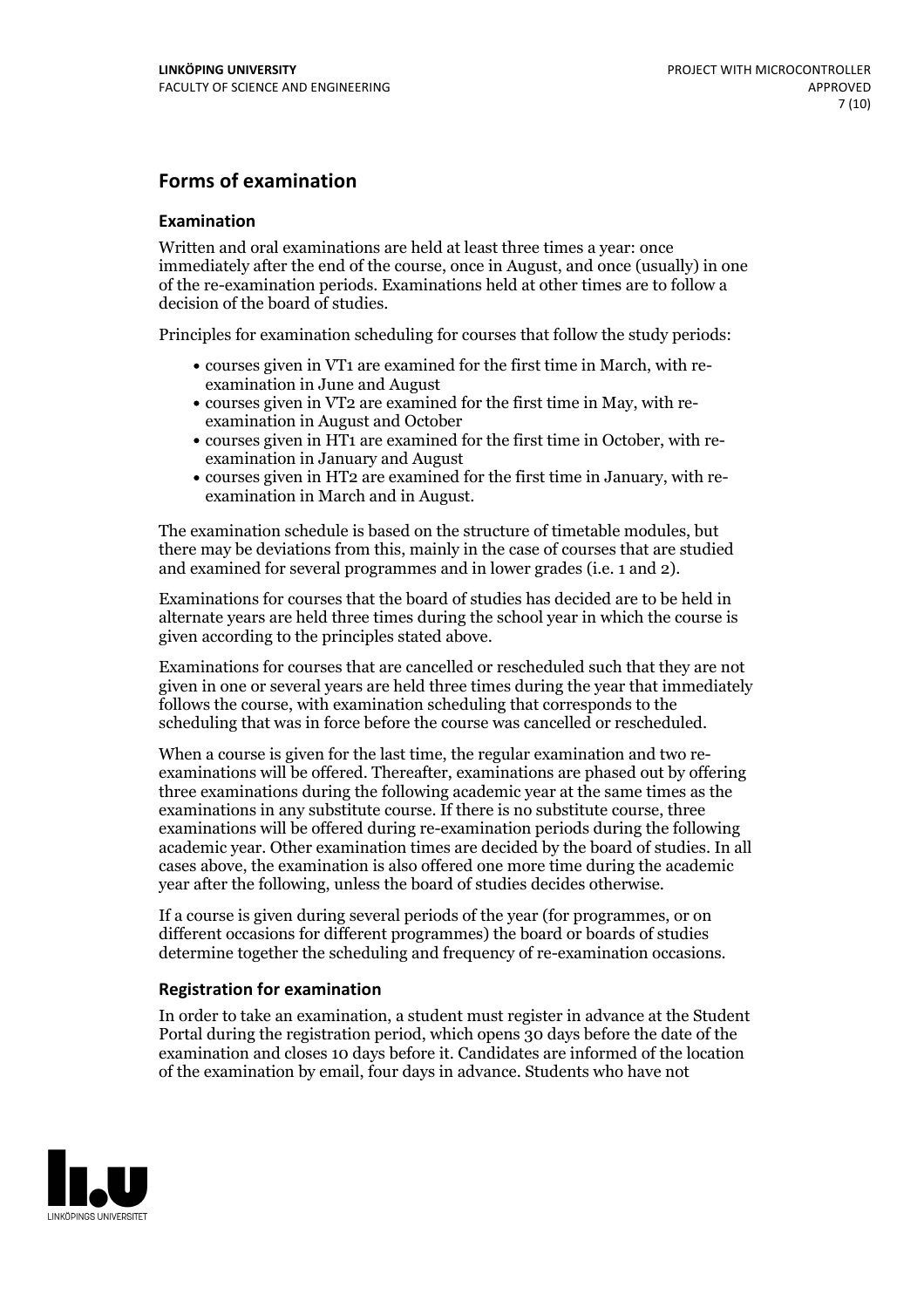registered for an examination run the risk of being refused admittance to the examination, if space is not available.

Symbols used in the examination registration system:

\*\* denotes that the examination is being given for the penultimate time.

\* denotes that the examination is being given for the last time.

#### **Code of conduct for students during examinations**

Details are given in a decision in the university's rule book: http://styrdokument.liu.se/Regelsamling/VisaBeslut/622682.

#### **Retakes for higher grade**

Students at the Institute of Technology at LiU have the right to retake written examinations and computer-based examinations in an attempt to achieve a higher grade. This is valid for all examination components with code "TEN" and "DAT". The same right may not be exercised for other examination components, unless otherwise specified in the course syllabus.

A retake is not possible on courses that are included in an issued degree diploma.

#### **Retakes of other forms of examination**

Regulations concerning retakes of other forms of examination than written examinations and computer-based examinations are given in the LiU guidelines

http://styrdokument.liu.se/Regelsamling/VisaBeslut/917592.

#### **Plagiarism**

For examinations that involve the writing of reports, in cases in which it can be assumed that the student has had access to other sources (such as during project work, writing essays, etc.), the material submitted must be prepared in accordance with principles for acceptable practice when referring to sources (references or quotations for which the source is specified) when the text, images, ideas, data,  $\vec{e}$  etc. of other people are used. It is also to be made clear whether the author has reused his or her own text, images, ideas, data, etc. from previous examinations, such as degree projects, project reports, etc. (this is sometimes known as "self- plagiarism").

A failure to specify such sources may be regarded as attempted deception during examination.

#### **Attempts to cheat**

In the event of <sup>a</sup> suspected attempt by <sup>a</sup> student to cheat during an examination, or when study performance is to be assessed as specified in Chapter <sup>10</sup> of the Higher Education Ordinance, the examiner is to report this to the disciplinary board of the university. Possible consequences for the student are suspension from study and a formal warning. More information is available at https://www.student.liu.se/studenttjanster/lagar-regler-rattigheter?l=en.

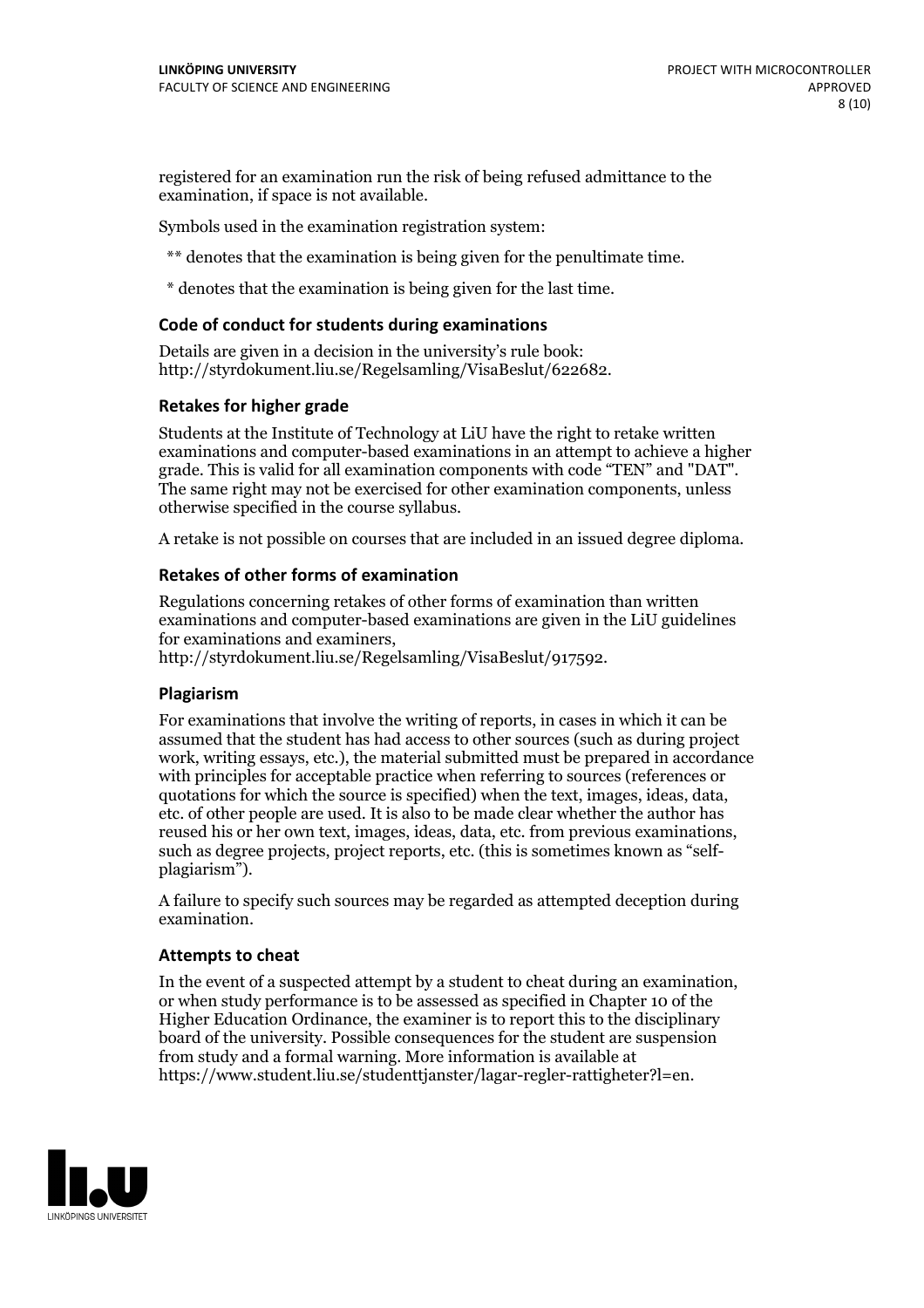#### **Grades**

The grades that are preferably to be used are Fail (U), Pass (3), Pass not without distinction  $(4)$  and Pass with distinction  $(5)$ .

- 1. Grades U, 3, 4, 5 are to be awarded for courses that have written
- examinations. 2. Grades Fail (U) and Pass (G) may be awarded for courses with <sup>a</sup> large degree of practical components such as laboratory work, project work and group work. 3. Grades Fail (U) and Pass (G) are to be used for degree projects and other
- independent work.

#### **Examination components**

- 
- 1. Grades U, 3, 4, <sup>5</sup> are to be awarded for written examinations (TEN). 2. Examination components for which the grades Fail (U) and Pass (G) may be awarded are laboratory work (LAB), project work (PRA), preparatory written examination (KTR), oral examination (MUN), computer-based
- examination (DAT), home assignment (HEM), and assignment (UPG). 3. Students receive grades either Fail (U) or Pass (G) for other examination components in which the examination criteria are satisfied principally through active attendance such as other examination (ANN), tutorial group
- (BAS) or examination item (MOM). 4. Grades Fail (U) and Pass (G) are to be used for the examination components Opposition (OPPO) and Attendance at thesis presentation (AUSK) (i.e. part of the degree project).

For mandatory components, the following applies: If special circumstances prevail, and if it is possible with consideration of the nature of the compulsory component, the examiner may decide to replace the compulsory component with another equivalent component. (In accordance with the LiU Guidelines for education and examination for first-cycle and second-cycle education at Linköping University, http://styrdokument.liu.se/Regelsamling/VisaBeslut/917592).

For written examinations, the following applies: If the LiU coordinator for students with disabilities has granted a student the right to an adapted examination for a written examination in an examination hall, the student has the right to it. If the coordinator has instead recommended for the student an adapted examination or alternative form of examination, the examiner may grant this if the examiner assesses that it is possible, based on consideration of the course objectives. (In accordance with the LiU Guidelines for education and examination for first-cycle and second-cycle education at Linköping University, http://styrdokument.liu.se/Regelsamling/VisaBeslut/917592).

The examination results for a student are reported at the relevant department.

### **Regulations (applyto LiU in its entirety)**

The university is a government agency whose operations are regulated by